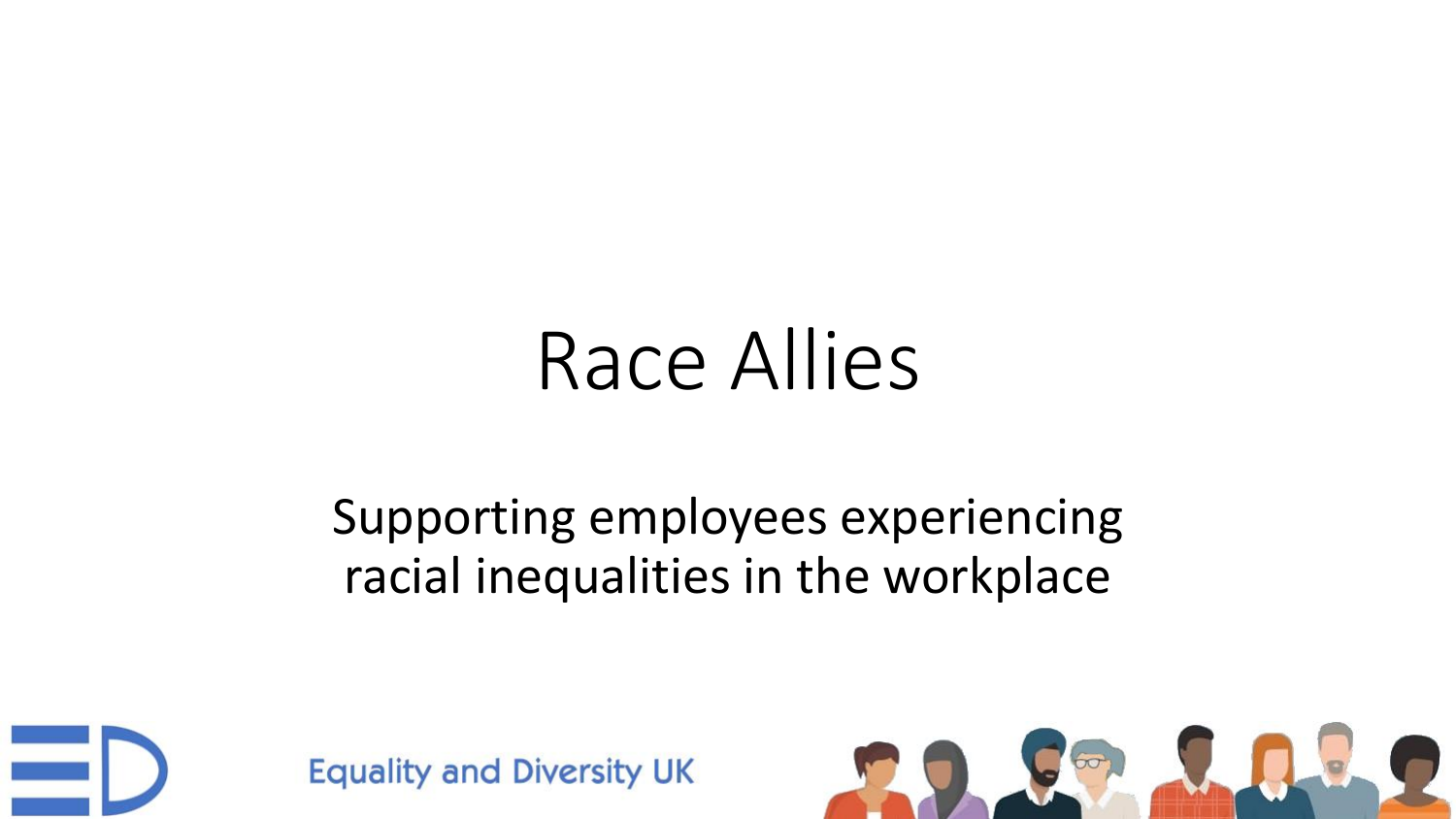#### Introduction

We know that there are many societal issues currently that may be impacting upon Black staff and their sense of wellbeing. We acknowledge that many Black staff are feeling anguish and pain currently for several reasons including the news coverage of George Floyd's murder, which has been triggering for many people who have experienced racially motivated violence or who are closely connected with someone who has. These events have and do occur in the UK context.

- This is layered on top of their own continuing personal experiences of racism and injustice in the work setting or elsewhere, while still being expected to show up at work
- All of this will be taking its toll on many Black staff and very likely impacting on their mental well-being, and their ability to focus at work.



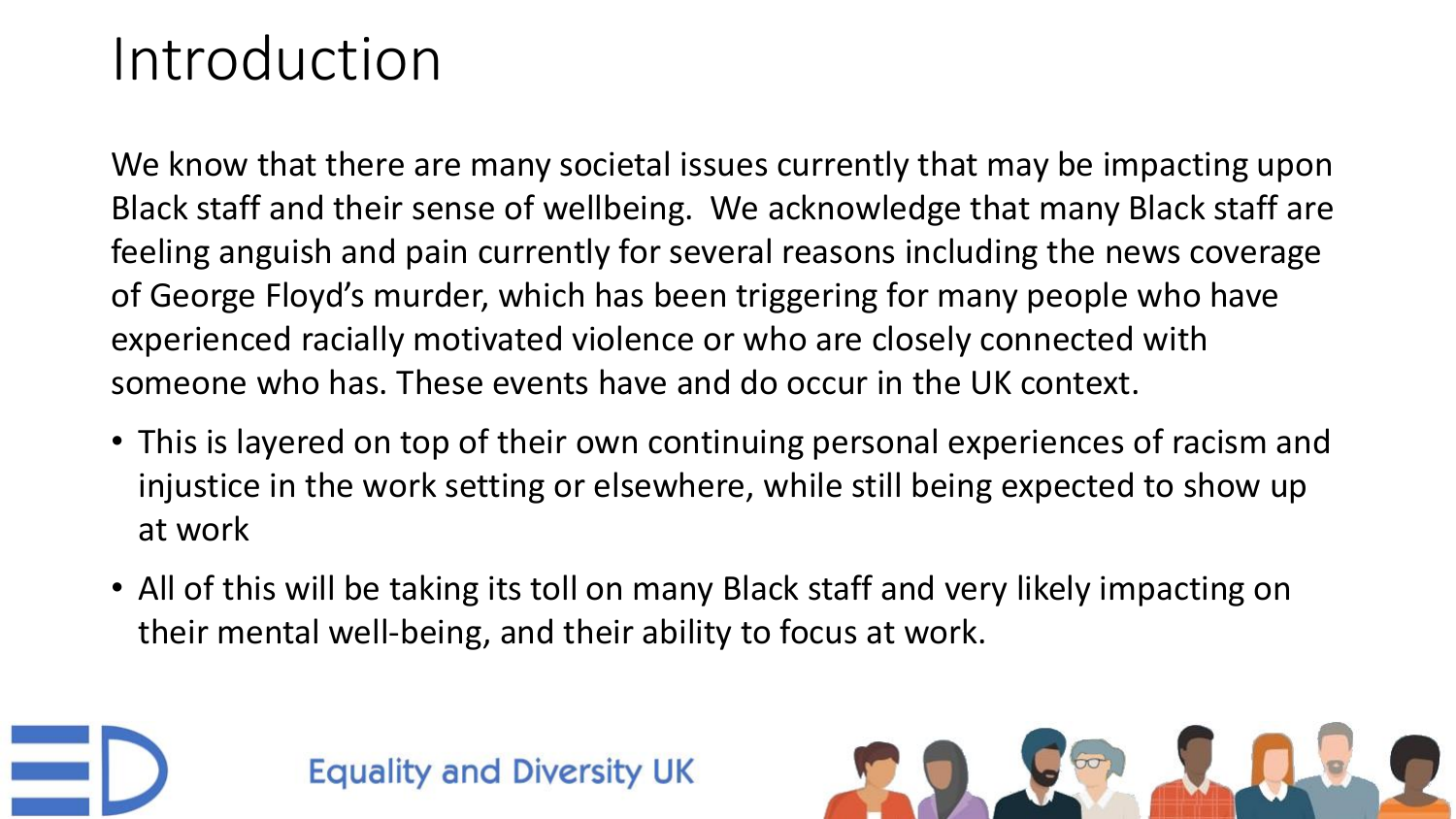#### Introduction

- We call on managers and colleagues to reach out with humanity and show some awareness that this is a time of pain and anguish for many Black staff.
- Show you care and offer support it is a small thing to do but the impact can be enormous to a sense of belonging and worth at an increasingly alienating time.
- We acknowledge that other Ethnically diverse staff also experience racism.
- Having conversations about racism and encouraging race allies will have broad benefit to the workplace community.



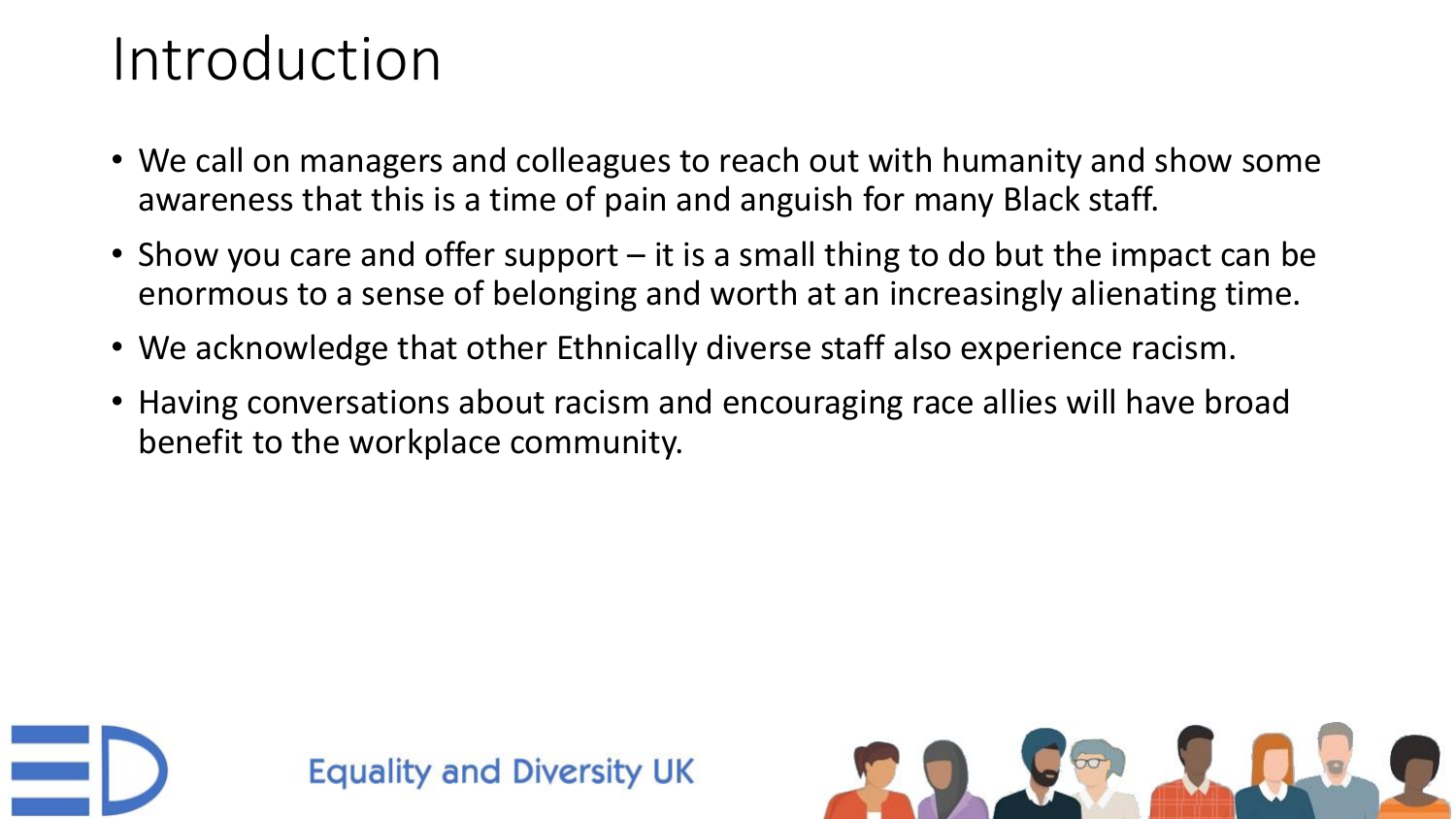## Who we are and what we do

- Being treated unfavourably at work in relation to being a member of a protected group is unlawful under the Equality Act 2010.
- When complaints are made, it is crucial that employers react quickly, by conducting a thorough discrimination investigation.
- Race Allies was established in 2022 by colleagues drawing on our own personal/professional experiences. Using our knowledge of workplace disputes to develop a tailored service of advice and support that can help successfully resolve workplace challenges.
- We will provide a range of support including counselling, legal advice and emotional support.
- We specialise in providing high quality, personalised support to employees who have a dispute with their employer or concerns about their employment.
- This may include grievances, performance/capability processes, disciplinary procedures, discrimination, bullying & harassment and whistleblowing.
- Wherever you work we will provide you with a holistic support package.



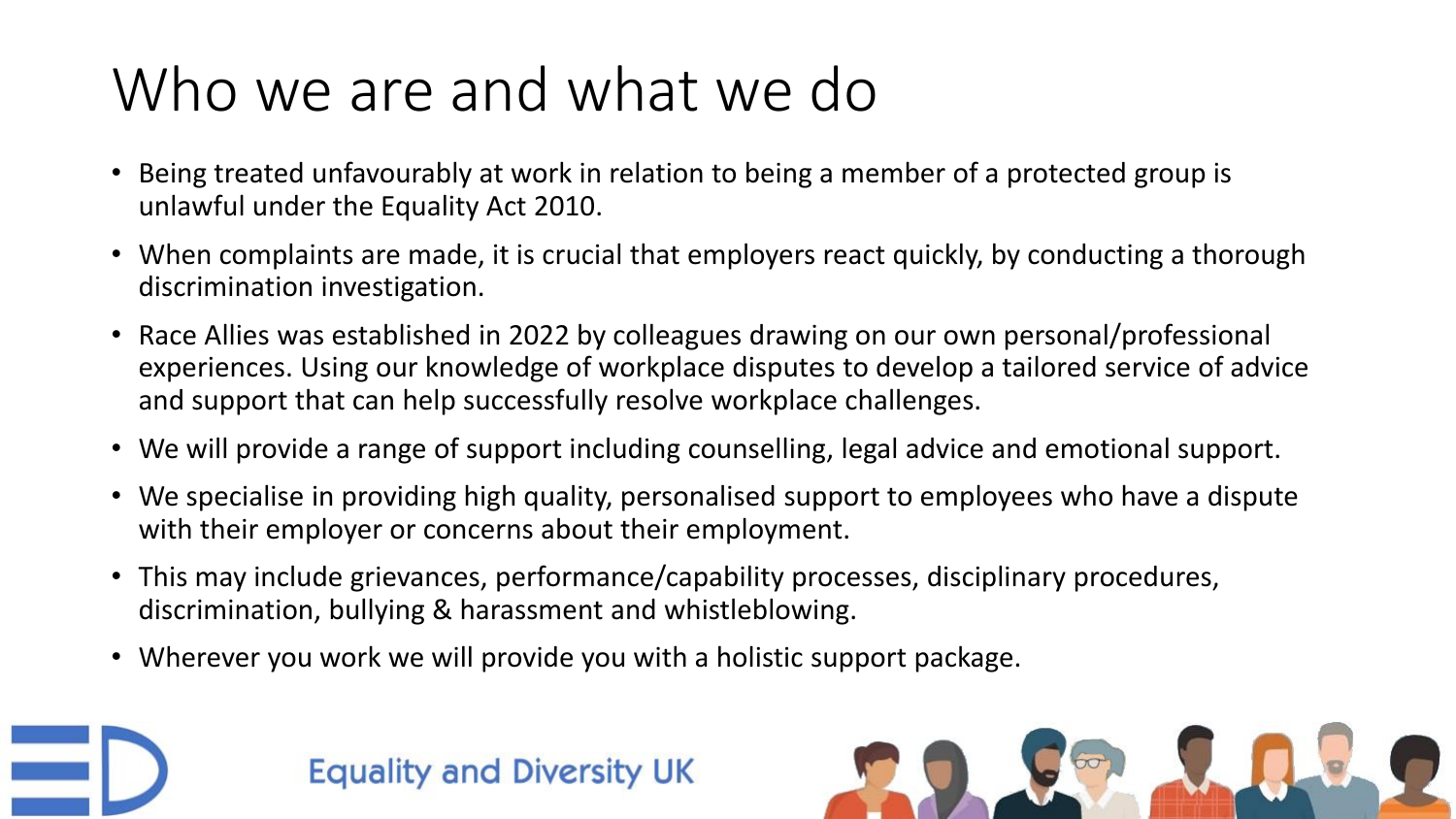### We will not be silent in this moment



- This is a moment in time when leaders everywhere need to **speak out**.
- We are here for you to seek guidance from
- **Know that silence can feel like violence.**
- Ethnically diverse people across the country can call on all of us to support them.
- We will speak up for you and break down those acts of violence.